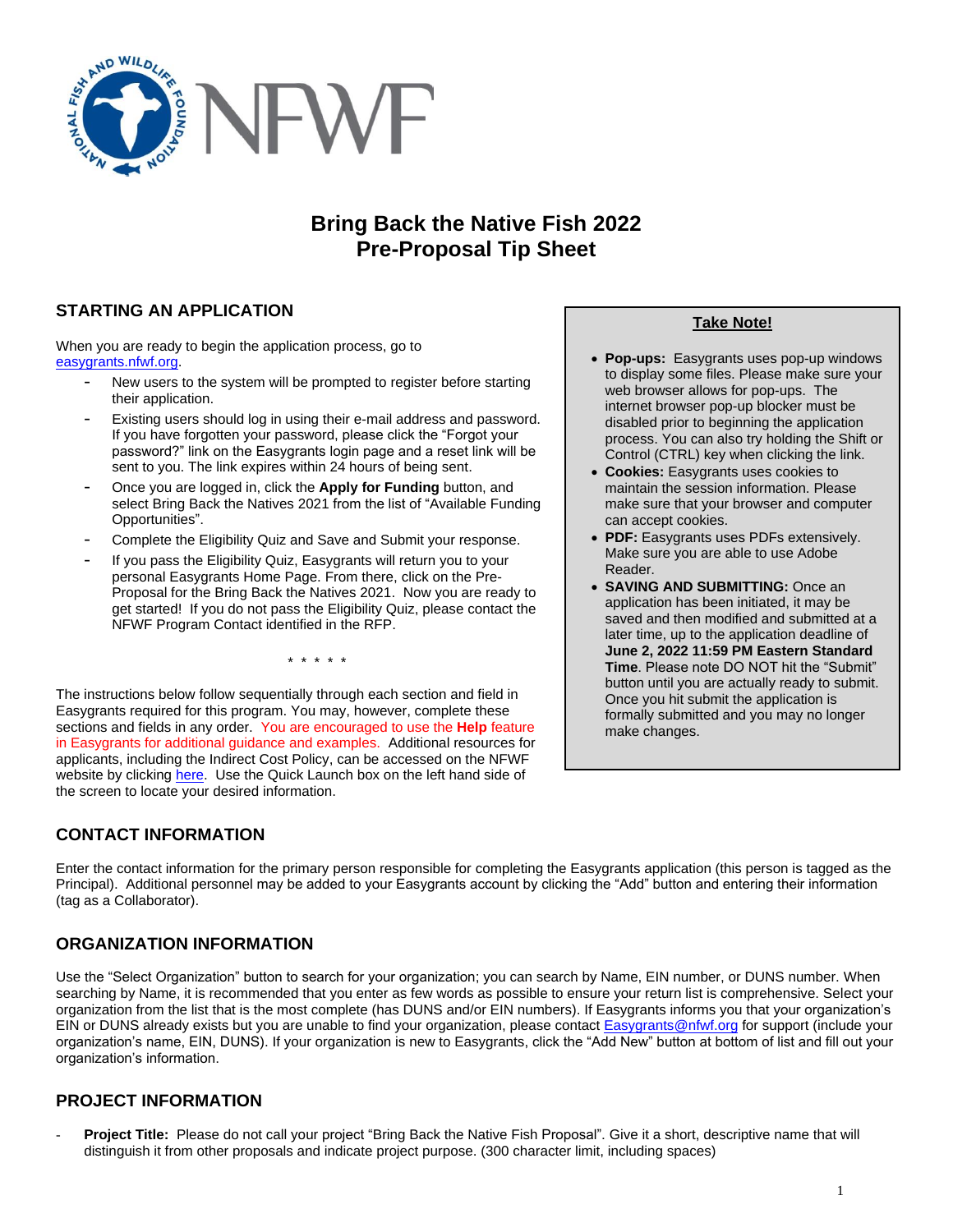- **Project Start Date:** Projects should begin within six months of the award announcement date.
- **Project End Date:** Projects should be completed within 12 to 24 months of the project start date. Projects that seek a period of performance longer than 12 months should include a bulleted list of milestones for the first year and an implementation timeline.
- **Description:** Should be two sentences long in most cases. The first sentence should clearly state the main activity/method being used to address a specific species/habitat and location. The second sentence should state the expected outcome from the investment and relevance to conservation. Please refrain from using pronouns such as I, we, our, etc. (1,000 character limit, including spaces)
- Abstract: Provide a more detailed description of your project; including location, purpose, major activities, target species, specific habitat, outcomes (deliverables at the end of the grant period) and partners. If this is an international project (or if work is to be completed outside of the US or US territories), please provide one or two sentences explaining the importance/connection to the U.S. Please refrain from using pronouns such as I, we, our, etc. (1500 character limit, including spaces)
- Project Location Description: Please include the state and county/city where the project will occur. (300 character limit, including spaces)
- **Requested Amount:** Grant requests must be between \$50,000 and \$100,000 (please review the Request for Proposal for categories of funding).

## **UPLOADS**

To complete your application, you must upload one or more files into Easygrants. In general, please minimize the file size of your uploads, and especially files that include photos, diagrams or logos. There is a file size limit of 15 megabytes.

- **Pre-Proposal Narrative:** The most important upload is your actual pre-proposal narrative. The **pre-proposal narrative template** may be downloaded from Easygrants at any time and completed at your leisure. It must be uploaded back into your Easygrants application before your application may be submitted. The narrative may not exceed two (2) pages in total length.
- Map of Project Site: Two maps should be uploaded, location of project within the specific basin and a project specific map.

## **MATCHING CONTRIBUTIONS**

Projects must have a minimum match of 1:1 non-federal cash or in-kind contributions. Larger match ratios and matching fund contributions from a diversity of partners are encouraged and will be more competitive.

Click the "Add" button to add sources of matching contributions, and list each source separately in the space provided. Match consists of the portion of project costs not paid with NFWF funds and may be in the form of cash, in-kind or volunteer contributions. Match must meet all of the following criteria:

Non-federal Matching Contributions:

- Verifiable from the grantee's records
- Not included as contributions for any other Federal award
- Reasonable and necessary for accomplishment of project or program objectives
- Committed directly to the project and used within the period of performance
- Allowable under OMB 2 CFR 200 Cost Principles

Federal Matching Contributions\*:

- Verifiable from the grantee's records
- Reasonable and necessary for accomplishment of project or program objectives
- Committed directly to the project and used within the period of performance

*\*While they do not count toward the non-federal matching requirement, applicants are encouraged to include federal contributions to demonstrate the full scope and support of the project or to meet the match requirement of a non-federal NFWF program.*

## **REVIEW and SUBMIT**

When you are ready to submit, each section of your proposal should be indicated "Complete" with a green check mark  $(\checkmark)$  in the "Status" column. If any section is indicated "Incomplete" with a red  $(x)$ , you will not be able to submit and must go back and check your work in each section that is "Incomplete". The Validation Status section in the Review and Submit section of the application explains why the system indicates a section is "Incomplete".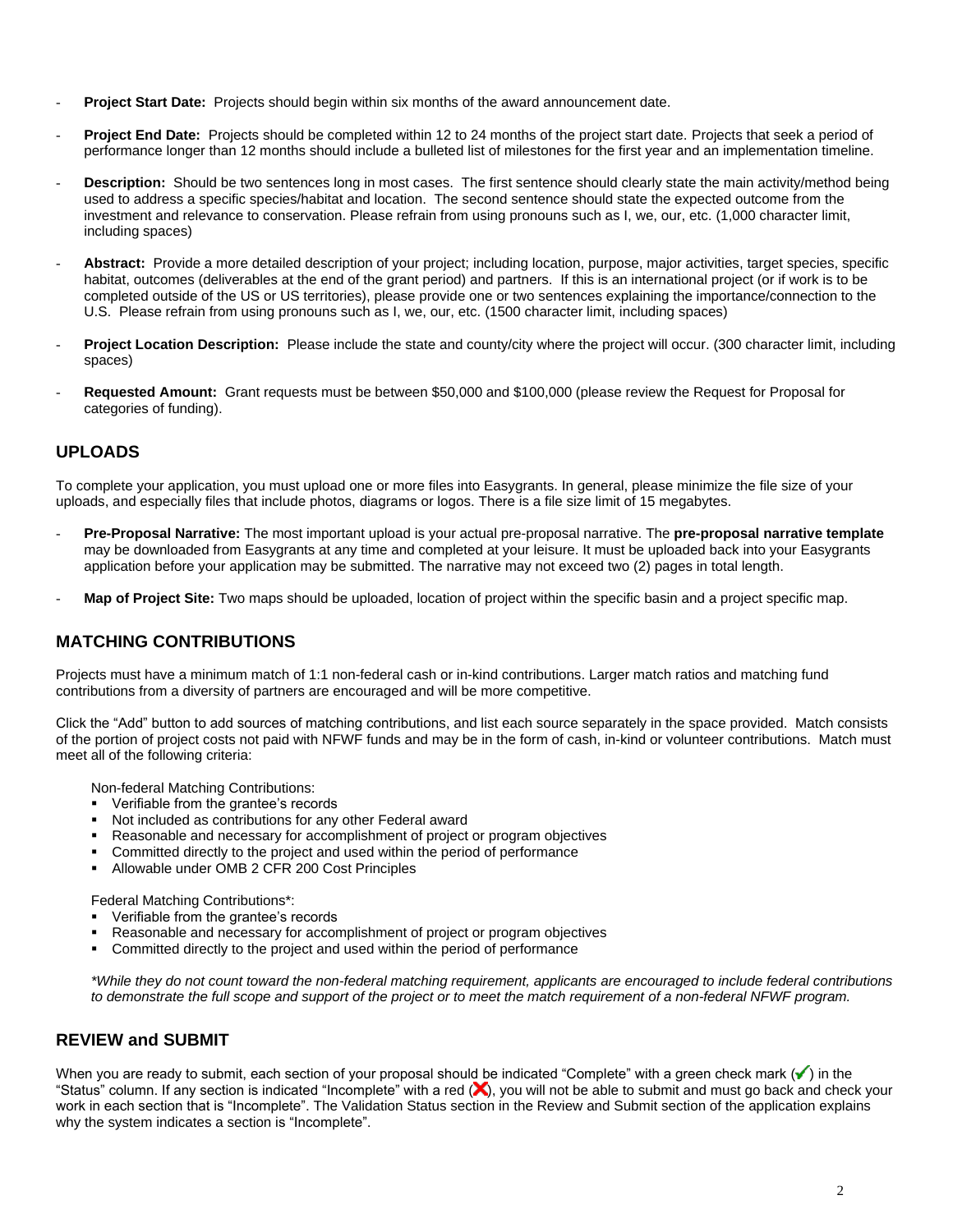To view and save your proposal you may click on the "View PDF" button. This function creates a composite file with all of the fields and substantive uploads, which you may then save as a stand-alone document. Please note that some of the financial documentation will be excluded from the composite file, but will be received by NFWF upon submission. Once you have reviewed your pre-proposal for accuracy, click the "Submit" button to officially submit your proposal. Upon submission, you will receive a confirmation email from [Easygrants@nfwf.org.](mailto:Easygrants@nfwf.org)

## **FREQUENTLY ASKED EASYGRANTS QUESTIONS**

#### **1. How do I get back into the Easygrants online system when locked out?**

Please send an email to Easygrants Helpdesk [\(Easygrants@nfwf.org\)](mailto:Easygrants@nfwf.org) with your name, easygrants ID #, e-mail address, phone number, program you are applying to, and a description of the issue.

#### **2. I forgot my Easygrants password. How do I get this information sent to me?**

Please go to [easygrants.nfwf.org,](https://easygrants.nfwf.org/) click the "Forgot your password?" link, enter your e-mail address as the Login ID, and click Submit. Easygrants will e-mail you a copy of your login information. Please note that the reset password link expires after 24 hours of being sent. If it has been longer than 24 hours since the initial request you will have to request another link in order to reset your password. If you are unable to log in after having attempted to reset your password please send an email to Easygrants Helpdesk [\(Easygrants@nfwf.org\)](mailto:Easygrants@nfwf.org) with your name, easygrants ID #, e-mail address, phone number, program you are applying to, and a description of the issue.

## **3. I have finished my proposal and it is not showing up as completed.**

Please remember to hit the "submit" button in the Review and Submit section of the application when you have completed the application. When a task is properly submitted in easygrants the task will no longer be visible on the user's homepage.

## **4. How will I know when NFWF has received my completed application?**

You will receive an automated notification fro[m Easygrants@nfwf.org.](mailto:Easygrants@nfwf.org)

## **5. I completed the application and it will not submit. Why not?**

If you are unable to submit your application, go to the Review and Submit form in the application.If any section is indicated "Incomplete" with a red  $(X)$ , there will also be an explanation as to why the system indicates the section is "Incomplete". You must go back and check your work in each section that is "Incomplete". Below are two examples that frequently prevent submission:

- 1) Check the Project Information section of the Easygrants online application "Requested Amount" to see if it matches your budget grand total. The amounts must match **exactly** (down to the cent) for you to be able to submit a proposal. Please edit your Requested Amount and/or budget if needed.
- 2) Do not complete sections of the budget where you have no costs. If you entered "0" for any budget line items, delete those line items. Placing a "0" in these line items will prevent you from submitting a proposal.

## **6. What should I do if a page crashes in Easygrants?**

If you receive a System Encountered Error it is important to follow the instructions on the page

- 1) First, click **Resume** and you should return to the previous page. Check if the action you tried to complete occurred. If the action did not complete, make a note of what page you are on and what button or link you are clicking.
- 2) Retry the action. If the system crashes again you must click the **Send an E-mail** to report the issue. This will open a Send Error Message E-mail page in a new window or tab. **Do not skip these steps and e-mail Easygrants Helpdesk yourself; we need the information in this e-mail to resolve your issue.**
- 3) In the email to Easygrants Helpdesk, please enter your name, easygrants ID #, e-mail address, phone number, and a description of what happened. The description needs to include what page you were on, what data you may have typed into the page, what button/link you clicked, and what you were trying to do.
- 4) Click **Submit** to send the message and report the error. This will be sent to the NFWF Easygrants Helpdesk along with additional technical information sent by Easygrants.

#### **7. I need to download a copy of my submitted proposal.**

To download a copy of your proposal after submitting please go to your Home screen, click the **View All Tasks** button, and find your proposal in the list of tasks. Click **View PDF** to download a copy of your proposal. If the PDF does not open or begin downloading please try again, holding the Shift or Control (CRTL) key on your keyboard to override your pop-up blocker. Please note that proposals are only available for a limited time after a cycle closes.

## **HELP WITH THE EASYGRANTS ONLINE SYSTEM**

For Easygrants technical support please contact our Helpdesk at **Easygrants@nfwf.org or leave a message at 202-595-2497**. Please include your name, easygrants ID #, e-mail address, phone number, program you are applying to, and a description of the issue. Helpdesk hours are 9:00 AM to 5:00 PM EST, Mon-Fri.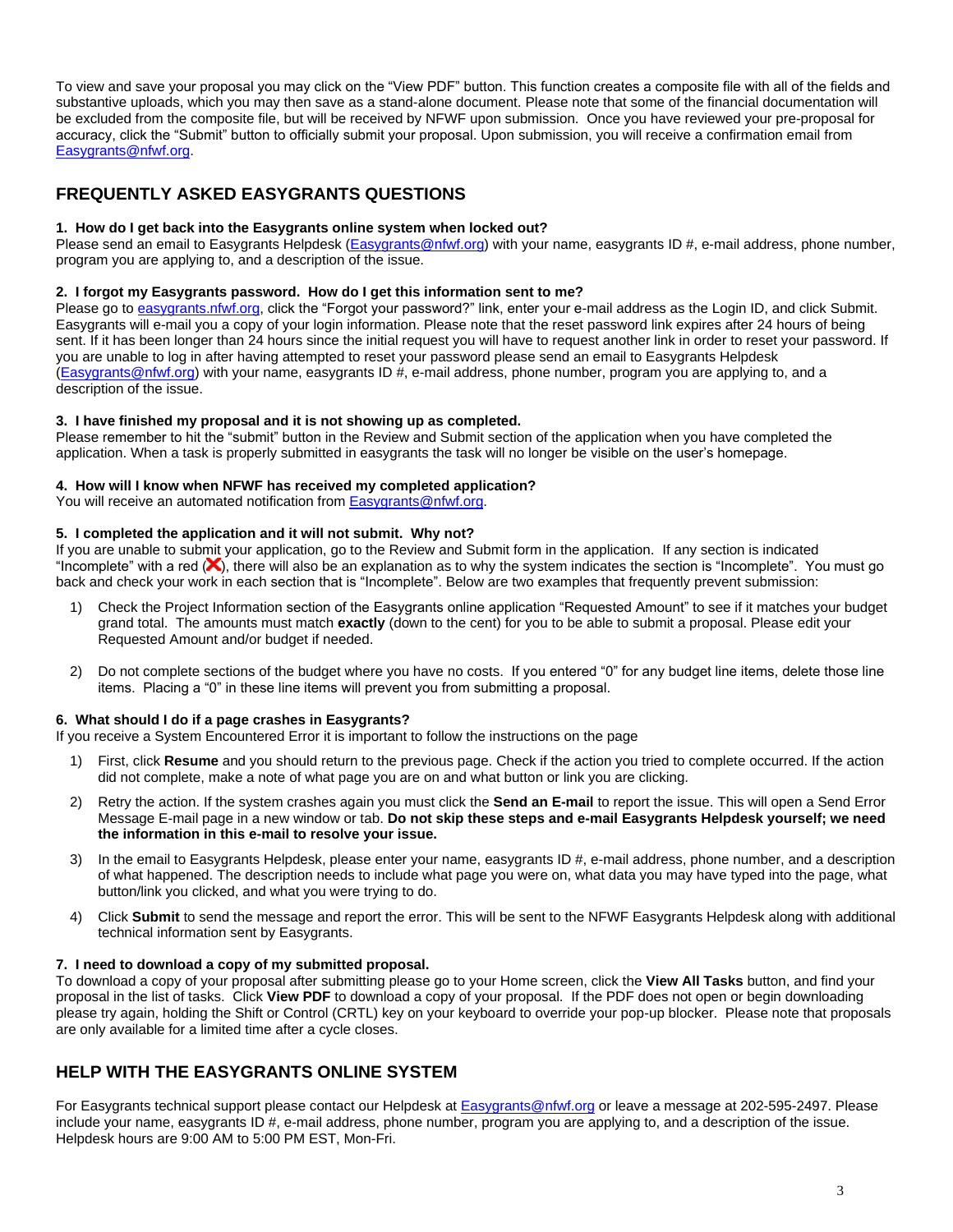## **GENERAL QUESTIONS ABOUT THE RFP**

Kirstin Neff [Kirstin.Neff@nfwf.org](mailto:Kirstin.Neff@nfwf.org) 303-222-6482

OR

Hannah Karlan [Hannah.Karlan@nfwf.org](mailto:Hannah.Karlan@nfwf.org) 202-595-2469

**IF YOU HAVE RECEIVED AN EMAIL FROM [EASYGRANTS@NFWF.ORG](mailto:EASYGRANTS@NFWF.ORG) INVITING YOU TO SUBMIT A FULL PROPOSAL, PLEASE CONTINUE WITH THE FOLLOWING PAGES OF INSTRUCTION.**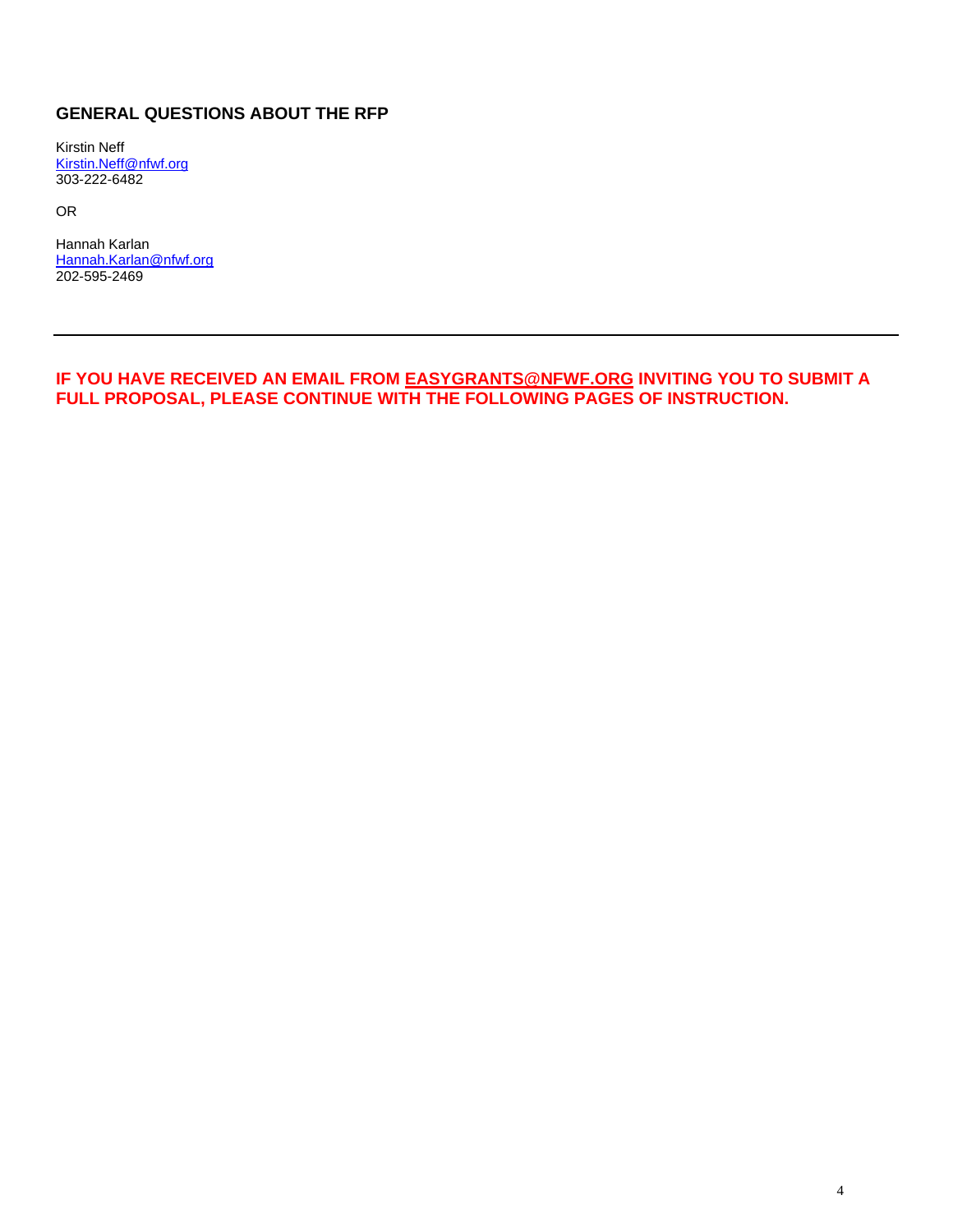# **Bring Back the Native Fish 2022 Full Proposal Tip Sheet**

#### **IF YOU HAVE RECEIVED AN EMAIL FRO[M EASYGRANTS@NFWF.ORG](mailto:EASYGRANTS@NFWF.ORG) INVITING YOU TO SUBMIT A FULL PROPOSAL, please continue with these instructions.**

# **CONTINUING YOUR APPLICATION**

When you are ready to continue the application process, go to [easygrants.nfwf.org.](https://easygrants.nfwf.org/)

- Enter your login ID and password. If you have forgotten your password, Easygrants will e-mail one to you.
- Once you are logged in, the Full Proposal "To Do" item and its due date will appear on your Home page.
- Click "Full Proposal" task link to begin.

\* \* \* \* \*

The instructions below follow sequentially through each section and field in Easygrants required for this program. You may, however, complete these sections and fields in any order. You are encouraged to use the **Help** feature in Easygrants for additional guidance and examples. Additional resources for applicants, including the Indirect Cost Policy, can be accessed on the NFWF website by clicking [here.](http://www.nfwf.org/whatwedo/grants/applicants/Pages/home.aspx) Use the Quick Launch box on the left hand side of the screen to locate your desired information.

## **CONTACT INFORMATION**

## **Take Note!**

- **Pop-ups:** Easygrants uses pop-up windows to display some files. Please make sure your web browser allows for pop-ups. The internet browser pop-up blocker must be disabled prior to opening your application. You can also try holding the Shift or Control (CTRL) key when clicking the link.
- **Cookies:** Easygrants uses cookies to maintain the session information. Please make sure that your browser and computer can accept cookies.
- **PDF:** Easygrants uses PDFs extensively. Make sure you are able to use Adobe Reader.
- **SAVING AND SUBMITTING:**  Modifications to applications may be saved and submitted at a later time, up to the application deadline of **August 4, 2022 11:59 PM Eastern Standard Time**. Please note DO NOT hit the "Submit" button until you are actually ready to submit. Once you hit submit the application is formally submitted and you may no longer make changes.

This section will be pre-populated with information from your pre-proposal; however, you may update this section with additional project personnel or changes to personnel roles.

# **ORGANIZATION INFORMATION**

This section will be pre-populated with information from your pre-proposal.

## **PROJECT INFORMATION**

The following fields will be pre-populated with information from your pre-proposal; however, you may edit these fields to make improvements or to reflect changes in your project:

- **Project Title**
- **Project Start Date**
- **Project End Date**
- **Description**
- **Abstract**
- **Requested Amount**

## **PROJECT LOCATION**

The following fields require new information not provided previously:

- **Project Location Country:** All projects must occur within "North America United States".
- **Project Location State/Province:** Select all states that apply.
- **Project Location U.S. Congressional District(s):** As of January 1, 2013, Congressional District lines were redrawn in many states. Please carefully review the district(s) for your project's location. If you are not sure what the Congressional District(s) should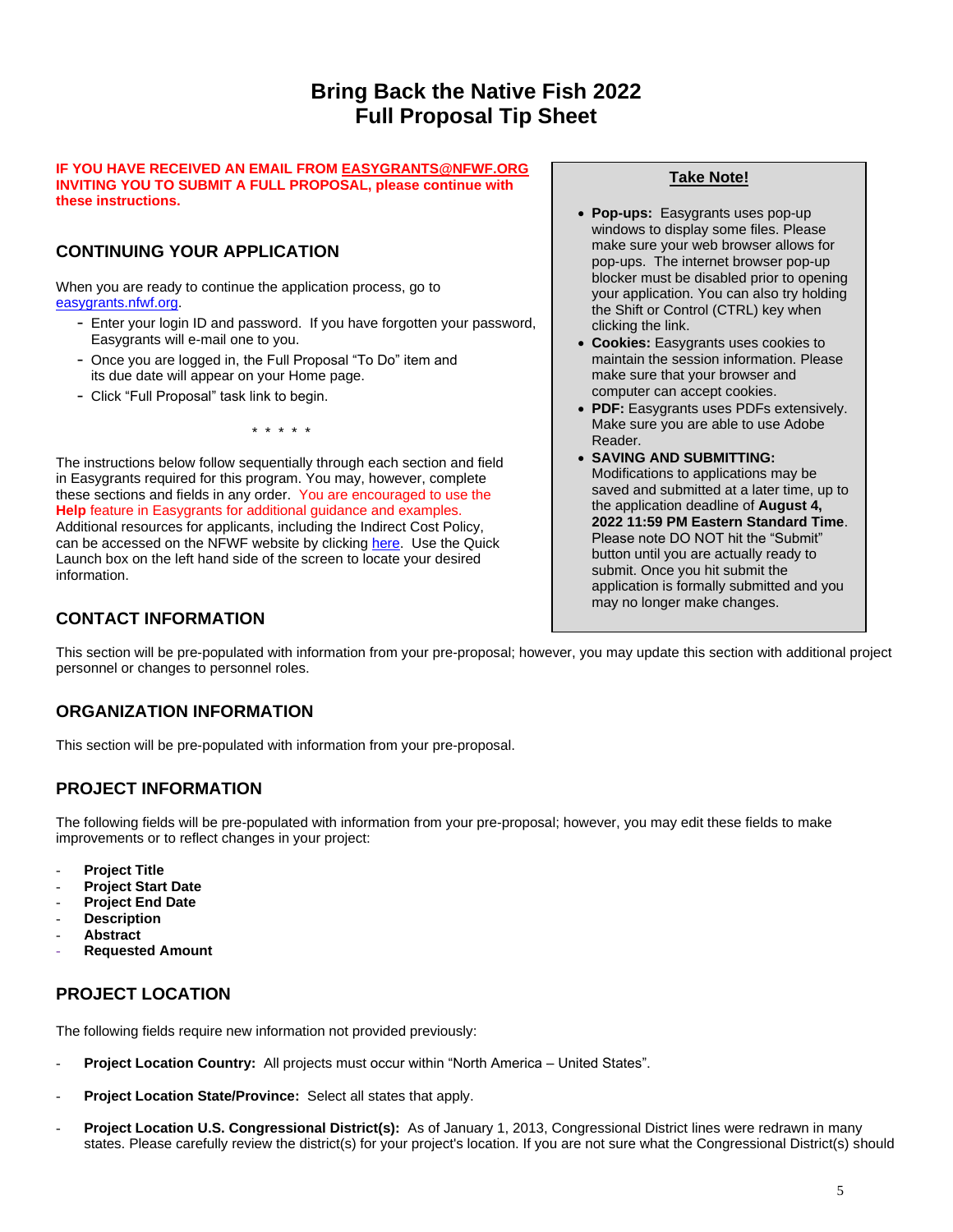be, you can enter the project zip codes or addresse[s at](http://www.govtrack.us/congress/members/map) <http://www.govtrack.us/congress/members/map> to determine the correct district(s) for your project. If your project takes place statewide, please select the "All Districts" option for that state.

- **Project Location Description:** This field will be pre-populated with information from your pre-proposal; however, you may edit to reflect changes or refinements to your project location.

## **MAP**

This section allows you to map the location(s) of your proposed project. Follow the page instructions provided in Easygrants. For more detailed assistance, refer to th[e Map Page Help](http://www.nfwf.org/whatwedo/grants/Documents/HelpFile.Proposal.Map.pdf) document o[r Mapping Video Tutorial.](http://www.nfwf.org/whatwedo/grants/applicants/Pages/mapping-tool.aspx#.VfH2mpd1b70)

- Navigate to the map window and click "Save" at the bottom of the page to begin mapping your project.
- There are three methods of submitting the location(s) of your project:
	- I. Upload a Shapefile
	- II. Select by Geography
	- III. Draw a Custom Area
- Once your location(s) have been created, click "Submit Project Location".
- To finalize your location, click the "Confirmation" check box at the bottom of the page.
- Then click "Save" (or "Save & Continue") to save your map and move to the next task.

## **UPLOADS**

To complete your application, you must upload one or more files into Easygrants. In general, please minimize the file size of your uploads, and especially files that include photos, diagrams or logos. There is a file size limit of 15 megabytes.

- **Full Proposal Narrative:** The most important upload is your actual full proposal narrative. The **full proposal narrative template** may be downloaded from Easygrants at any time and completed at your leisure. It must be uploaded back into your Easygrants application before your application may be submitted. The narrative may not exceed six (6) pages in total length.
- In addition to the narrative, several other files should be uploaded. Following is guidance regarding all required and optional uploads:

| <b>Upload</b>                                | <b>Required</b> | <b>Notes</b>                                                                                                                                                                                                                                                                           |
|----------------------------------------------|-----------------|----------------------------------------------------------------------------------------------------------------------------------------------------------------------------------------------------------------------------------------------------------------------------------------|
| Narrative                                    | Yes             | Template provided in Easygrants online application "Uploads" section.                                                                                                                                                                                                                  |
| <b>Project Maps</b>                          | No              | In addition to the Mapping Tool, please submit maps and/or diagrams of on-site<br>work proposed, if applicable. Strongly recommended for restoration or green<br>infrastructure projects.                                                                                              |
| Letters of Support                           | <b>No</b>       | Recommended from significant partners, especially those providing matching<br>contributions. Letters of support should not be mailed directly to NFWF.<br>Scan all letters of support into one single file and upload the file in the "Uploads"<br>section of your online application. |
| Other documents                              | <b>No</b>       | Ten (10) page limit.                                                                                                                                                                                                                                                                   |
| Statement of Litigation                      | Yes             | Template provided in Easygrants online application "Uploads" section. Federal,<br>state, and local government applicants are not required to complete this section.                                                                                                                    |
| Board of Trustees or<br>Directors            | Yes             | Provide a list of members. If your organization is not a nonprofit and does not<br>have a Board, upload a document stating that none exists.                                                                                                                                           |
| <b>GAAP Audited Financial</b><br>Statements* | Yes             | Please refer to the Required Financial Documents and FAQs webpage for details<br>on all financial information required for submission.                                                                                                                                                 |
| IRS Form 990*                                | Yes             | Please refer to the Required Financial Documents and FAQs webpage for details<br>on all financial information required for submission.                                                                                                                                                 |
| Single Audit*                                | Yes             | Please refer to the Required Financial Documents and FAQs webpage for details<br>on all financial information required for submission.                                                                                                                                                 |
| Conceptual or<br><b>Engineered Plans</b>     | No              | Conceptual or engineering designs of green infrastructure, restoration, best<br>management practices, and other technology or techniques that will be employed<br>during the course of the project, if applicable.                                                                     |
| Photos                                       | No              | Please compress photos to minimize file size. 3 photos maximum.                                                                                                                                                                                                                        |

\*If your organization has recently applied to NFWF for a grant and valid information is already on file in Easygrants and is current, you will not be asked for these uploads and these categories will not appear for you in Easygrants. Also, please note that financial documents may not show a 'successfully converted' status when you are uploading them. This is because financial documents are not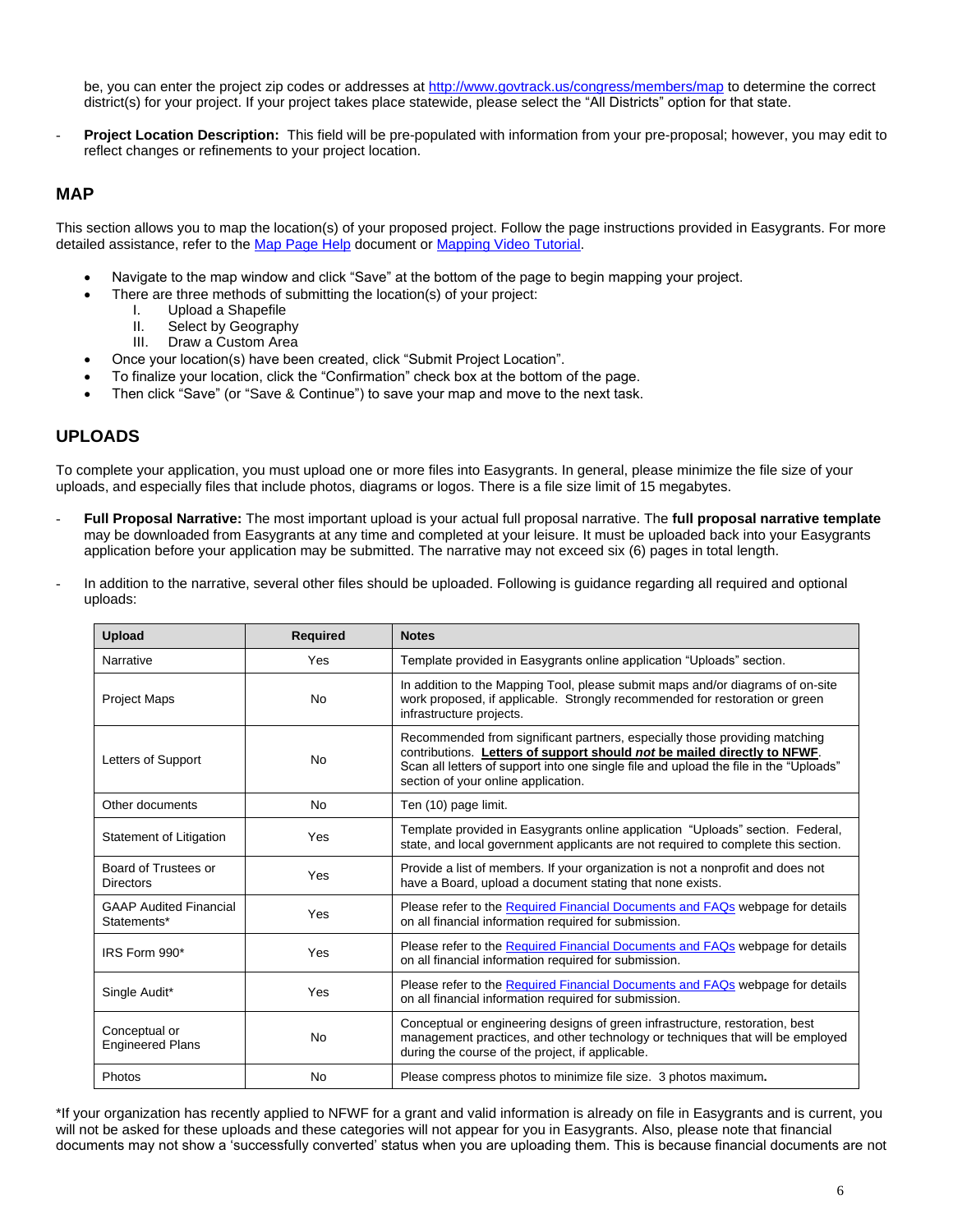pulled into the full proposal PDF but are stored in a separate part of the easygrants system which can only be accessed by NFWF staff once uploaded.

## **METRICS**

This section allows you to select the activity and outcome metrics you will use to measure your project's progress and success. Follow the directions provided in Easygrants to complete this section. A couple of pointers:

- A list of metrics associated with this program will be presented.
- Hover your mouse cursor over the "?" next to a metric to read its description and specific guidance.
- Please "Add" and complete at least one metric relevant to reporting your project's progress.
- For each metric you will need to provide values for "Starting Value" and "Target Value". In most cases the starting value will be zero (0).
- In your project narrative, you will have the opportunity to describe additional activities and outcomes associated with your project.

## **BUDGET**

Please refer to the [Detailed Budget Instructions](http://www.nfwf.org/whatwedo/grants/applicants/Pages/budget-instructions.aspx) sheet in order to accurately complete a budget for this project.

- Budgets without narrative descriptions may be rejected and/or returned to the applicant for further details and clarification.
- Narratives should be written is such a way that someone not specifically familiar with the project can conceptually understand the rationale, purpose and calculation of the anticipated costs identified.
- The "Requested Amount" in the Project Information section must match your budget grand total exactly. The budget should only represent the grant amount being requested from NFWF; it should not include matching funds or represent the overall budget for the project.
- NFWF reserves the right to evaluate the cost-effectiveness of a budget, which may include, but is not limited to, an assessment of either or both direct and indirect costs in the proposed budget.

Indirect Costs: If you intend to include indirect costs in your budget, please review NFWF's [Indirect Cost Policy.](http://www.nfwf.org/whatwedo/grants/applicants/Pages/indirect-policy.aspx)

- The federal government has determined that a *de minimis* 10% indirect rate is an acceptable minimum for organizations without a NICRA, as such NFWF reserves the right to scrutinize **ALL** proposals with indirect rates above 10% for costeffectiveness.
- If you are including indirect costs in your budget request, please provide a narrative description identifying what the indirect request will be supporting (e.g., CEO salary, rent for lab space central to project site, etc.).
- Indirect cost narratives should include a statement of whether the applicant has ever had a NICRA. If the applicant has a NICRA, it shall include supporting documentation.
- Budgets without narrative descriptions for indirect costs may be rejected and/or returned to the applicant for further details and clarification.

## **MATCHING CONTRIBUTIONS**

Projects must have a minimum match of 1:1 non-federal cash or in-kind contributions. Larger match ratios and matching fund contributions from a diversity of partners are encouraged and will be more competitive.

Click the "Add" button to add sources of matching contributions, and list each source separately in the space provided. Match consists of the portion of project costs not paid with NFWF funds and may be in the form of cash, in-kind or volunteer contributions. Match must meet all of the following criteria:

Non-federal Matching Contributions:

- Verifiable from the grantee's records
- Not included as contributions for any other Federal award
- Reasonable and necessary for accomplishment of project or program objectives
- Committed directly to the project and used within the period of performance
- Allowable under OMB 2 CFR 200 Cost Principles

Federal Matching Contributions\*:

- Verifiable from the grantee's records
- Reasonable and necessary for accomplishment of project or program objectives
- **Committed directly to the project and used within the period of performance**

*\*While they do not count toward the non-federal matching requirement, applicants are encouraged to include federal contributions to demonstrate the full scope and support of the project or to meet the match requirement of a non-federal NFWF program.*